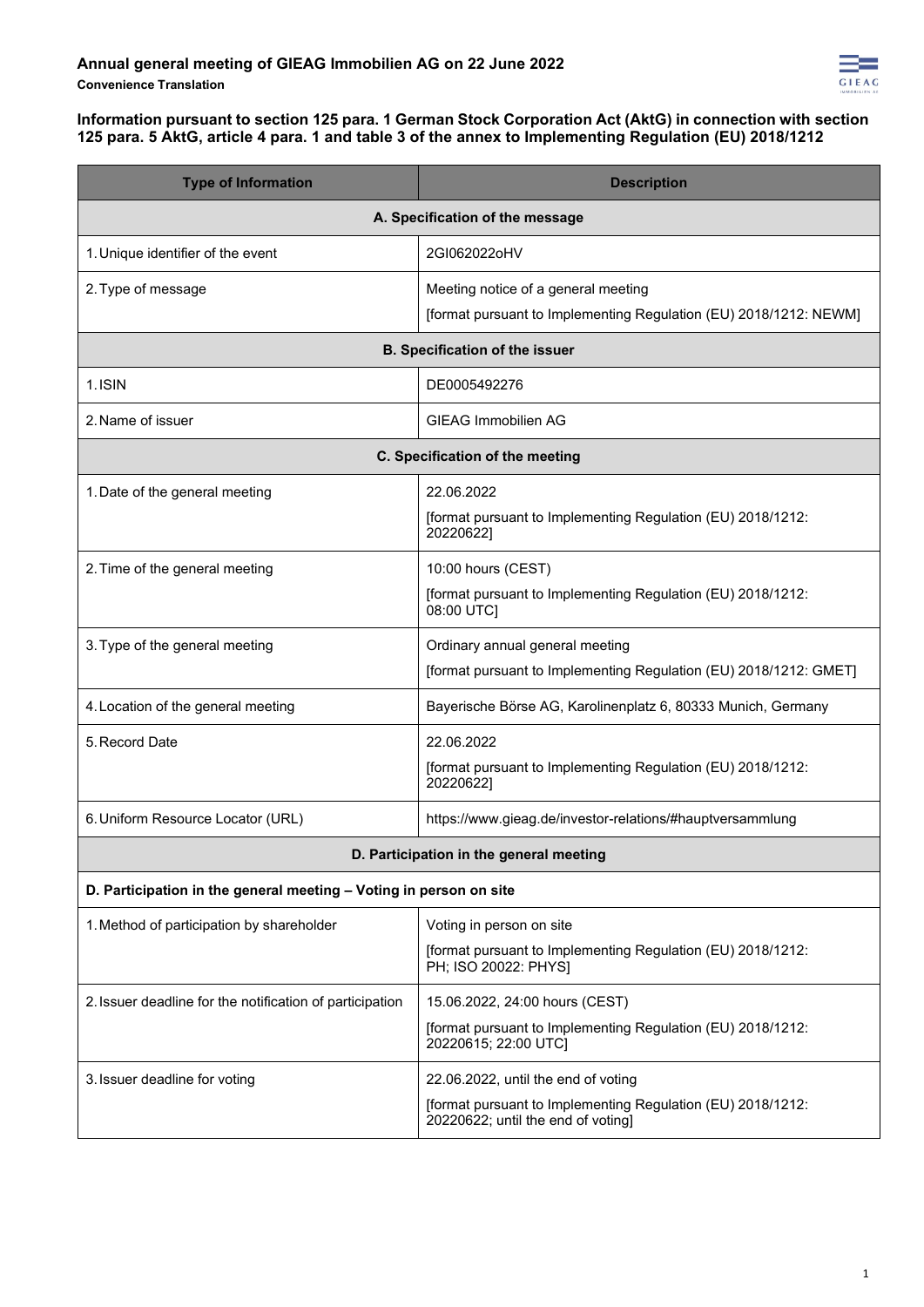**Convenience Translation**

 $\mathbf{r}$ 



| D. Participation in the general meeting - proxies nominated by the Company |                                                                                                                                                                                       |  |
|----------------------------------------------------------------------------|---------------------------------------------------------------------------------------------------------------------------------------------------------------------------------------|--|
| 1. Method of participation by shareholder                                  | Exercising the right to vote by granting authority and issuing instructions<br>to the proxies nominated by the Company<br>[format pursuant to Implementing Regulation (EU) 2018/1212: |  |
|                                                                            | PX; ISO 20022: PRXY]                                                                                                                                                                  |  |
| 2. Issuer deadline for the notification of participation                   | 15.06.2022, 24:00 hours (CEST)                                                                                                                                                        |  |
|                                                                            | [format pursuant to Implementing Regulation (EU) 2018/1212:<br>20220615; 22:00 UTC]                                                                                                   |  |
| 3. Issuer deadline for voting                                              | Granting authority (with voting instructions) to the proxies nominated by<br>the Company                                                                                              |  |
|                                                                            | in writing or in text form by postal mail or email until<br>21.06.2022, 24:00 hours (CEST)                                                                                            |  |
|                                                                            | [format pursuant to Implementing Regulation (EU) 2018/1212:<br>20220621; 22:00 UTC]                                                                                                   |  |
|                                                                            | if attending the Annual General Meeting in person on<br>22.06.2022, until the start of voting                                                                                         |  |
|                                                                            | [format pursuant to Implementing Regulation (EU) 2018/1212:<br>20220622; until the start of voting]                                                                                   |  |
| D. Participation in the general meeting - proxy authorization              |                                                                                                                                                                                       |  |
| 1. Method of participation by shareholder                                  | Exercising the right to vote through an authorized third party                                                                                                                        |  |
|                                                                            | [format pursuant to Implementing Regulation (EU) 2018/1212:<br>PX; ISO 20022: PRXY]                                                                                                   |  |
| 2. Issuer deadline for the notification of participation                   | 15.06.2022, 24:00 hours (CEST)                                                                                                                                                        |  |
|                                                                            | [format pursuant to Implementing Regulation (EU) 2018/1212:<br>20220615; 22:00 UTC]                                                                                                   |  |
| 3. Issuer deadline for voting                                              | Exercise of voting rights by the authorised third party on<br>22.06.2022, until the end of voting at the Annual General Meeting                                                       |  |
|                                                                            | [format pursuant to Implementing Regulation (EU) 2018/1212:<br>20220622; until the end of voting]                                                                                     |  |
|                                                                            | Exercising of voting rights by the proxy through granting sub-proxies<br>and issuing instructions to the proxies nominated by the Company:                                            |  |
|                                                                            | in writing or in text form by postal mail or email until<br>21.06.2022, 24:00 hours (CEST)                                                                                            |  |
|                                                                            | [format pursuant to Implementing Regulation (EU) 2018/1212:<br>20220621; 22:00 UTC]                                                                                                   |  |
|                                                                            | if attending the Annual General Meeting in person on<br>$\bullet$<br>22.06.2022, until the start of voting                                                                            |  |
|                                                                            | [format pursuant to Implementing Regulation (EU) 2018/1212:<br>20220622; until the start of voting]                                                                                   |  |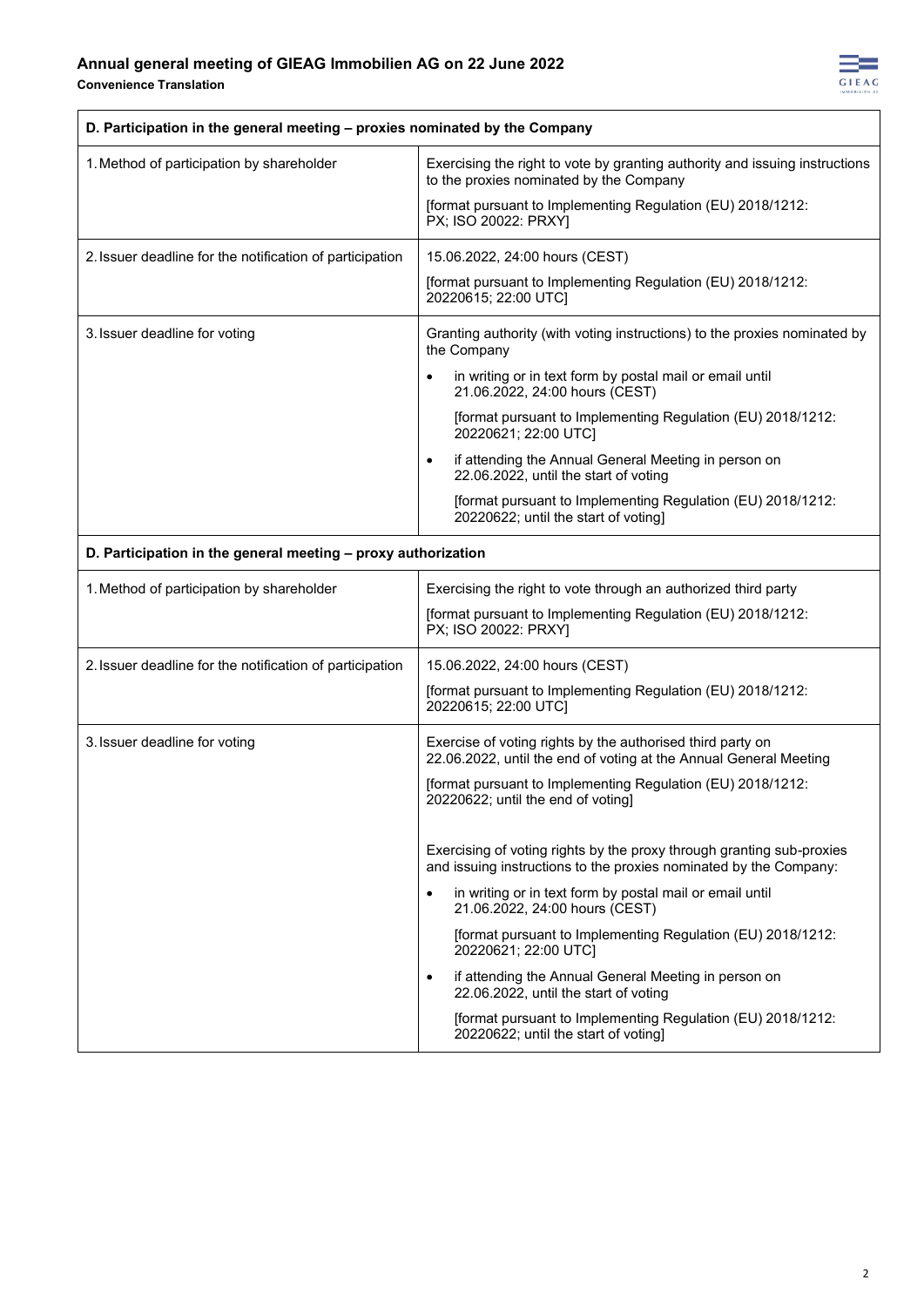#### **Annual general meeting of GIEAG Immobilien AG on 22 June 2022**

**Convenience Translation**



| E. Agenda                                          |                                                                                                                                                                                                                                                                                                          |  |
|----------------------------------------------------|----------------------------------------------------------------------------------------------------------------------------------------------------------------------------------------------------------------------------------------------------------------------------------------------------------|--|
| E. Agenda - item 1                                 |                                                                                                                                                                                                                                                                                                          |  |
| 1. Unique identifier of the agenda item            | 1                                                                                                                                                                                                                                                                                                        |  |
| 2. Title of the agenda item                        | Presentation of the adopted annual financial statements of the<br>Company and the approved consolidated financial statements, in each<br>case as at 31 December 2021, the Group management report and the<br>report of the Supervisory Board of the Company, in each case for the<br>financial year 2021 |  |
| 3. Uniform Resource Locator (URL) of the materials | https://www.gieag.de/investor-relations/#hauptversammlung                                                                                                                                                                                                                                                |  |
| 4. Vote                                            | none                                                                                                                                                                                                                                                                                                     |  |
| 5. Alternative voting options                      | n/a                                                                                                                                                                                                                                                                                                      |  |
| E. Agenda - item 2                                 |                                                                                                                                                                                                                                                                                                          |  |
| 1. Unique identifier of the agenda item            | $\overline{2}$                                                                                                                                                                                                                                                                                           |  |
| 2. Title of the agenda item                        | Resolution on the appropriation of the balance sheet profit for the<br>financial year 2021                                                                                                                                                                                                               |  |
| 3. Uniform Resource Locator (URL) of the materials | https://www.gieag.de/investor-relations/#hauptversammlung                                                                                                                                                                                                                                                |  |
| 4. Vote                                            | <b>Binding vote</b><br>[format pursuant to Implementing Regulation (EU) 2018/1212:<br>BV; ISO 20022: BNDG]                                                                                                                                                                                               |  |
| 5. Alternative voting options                      | Vote in favour, Vote against, Abstention                                                                                                                                                                                                                                                                 |  |
|                                                    | [format pursuant to Implementing Regulation (EU) 2018/1212:<br>VF, VA, AB; ISO 20022: CFOR, CAGS, ABST]                                                                                                                                                                                                  |  |
| E. Agenda - item 3                                 |                                                                                                                                                                                                                                                                                                          |  |
| 1. Unique identifier of the agenda item            | 3                                                                                                                                                                                                                                                                                                        |  |
| 2. Title of the agenda item                        | Resolution on the discharge of the members of the Executive Board for<br>the financial year 2021                                                                                                                                                                                                         |  |
| 3. Uniform Resource Locator (URL) of the materials | https://www.gieag.de/investor-relations/#hauptversammlung                                                                                                                                                                                                                                                |  |
| 4. Vote                                            | <b>Binding vote</b>                                                                                                                                                                                                                                                                                      |  |
|                                                    | [format pursuant to Implementing Regulation (EU) 2018/1212:<br>BV; ISO 20022: BNDG]                                                                                                                                                                                                                      |  |

[format pursuant to Implementing Regulation (EU) 2018/1212:

VF, VA, AB; ISO 20022: CFOR, CAGS, ABST]

5. Alternative voting options **Vote in favour, Vote against, Abstention**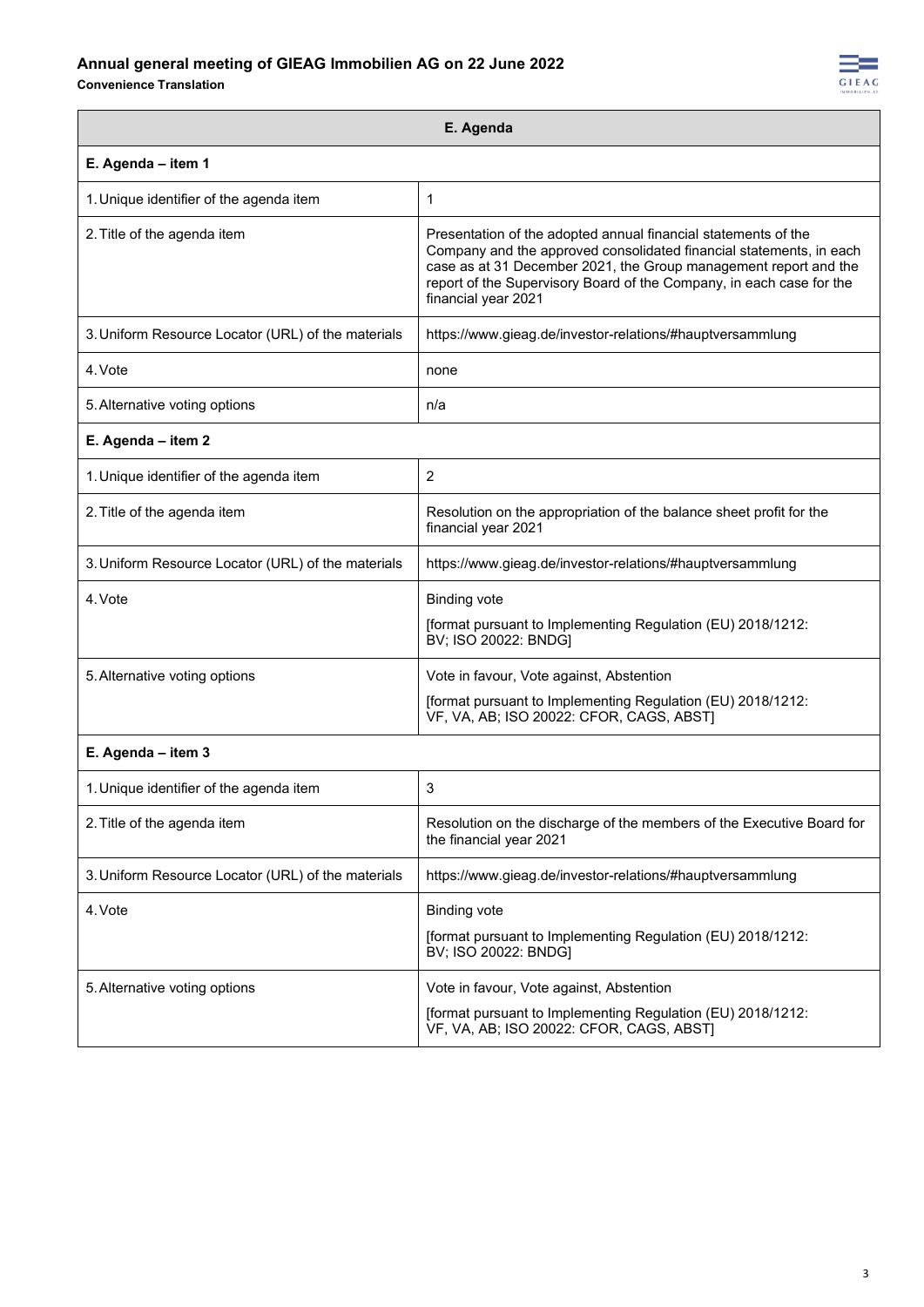

| E. Agenda - item 4                                 |                                                                                                         |
|----------------------------------------------------|---------------------------------------------------------------------------------------------------------|
| 1. Unique identifier of the agenda item            | 4                                                                                                       |
| 2. Title of the agenda item                        | Resolution on the discharge of the members of the Supervisory Board<br>for the financial year 2021      |
| 3. Uniform Resource Locator (URL) of the materials | https://www.gieag.de/investor-relations/#hauptversammlung                                               |
| 4. Vote                                            | <b>Binding vote</b>                                                                                     |
|                                                    | [format pursuant to Implementing Regulation (EU) 2018/1212:<br>BV; ISO 20022: BNDG]                     |
| 5. Alternative voting options                      | Vote in favour, Vote against, Abstention                                                                |
|                                                    | [format pursuant to Implementing Regulation (EU) 2018/1212:<br>VF, VA, AB; ISO 20022: CFOR, CAGS, ABST] |
| E. Agenda - item 5                                 |                                                                                                         |
| 1. Unique identifier of the agenda item            | 5                                                                                                       |
| 2. Title of the agenda item                        | Resolution on the election of the auditor for the financial year 2022                                   |
| 3. Uniform Resource Locator (URL) of the materials | https://www.gieag.de/investor-relations/#hauptversammlung                                               |
| 4. Vote                                            | <b>Binding vote</b>                                                                                     |
|                                                    | [format pursuant to Implementing Regulation (EU) 2018/1212:                                             |
|                                                    | BV; ISO 20022: BNDG]                                                                                    |
| 5. Alternative voting options                      | Vote in favour, Vote against, Abstention                                                                |
|                                                    | [format pursuant to Implementing Regulation (EU) 2018/1212:<br>VF, VA, AB; ISO 20022: CFOR, CAGS, ABST] |
| E. Agenda - item 6                                 |                                                                                                         |
| 1. Unique identifier of the agenda item            | 6                                                                                                       |
| 2. Title of the agenda item                        | Resolution on the by-election of a member of the Supervisory Board:<br>Prof. Christoph Ehrhardt         |
| 3. Uniform Resource Locator (URL) of the materials | https://www.gieag.de/investor-relations/#hauptversammlung                                               |
| 4. Vote                                            | <b>Binding vote</b>                                                                                     |
|                                                    | [format pursuant to Implementing Regulation (EU) 2018/1212:                                             |
|                                                    | BV; ISO 20022: BNDG]                                                                                    |

[format pursuant to Implementing Regulation (EU) 2018/1212:

VF, VA, AB; ISO 20022: CFOR, CAGS, ABST]

5. Alternative voting options **Vote in favour, Vote against, Abstention**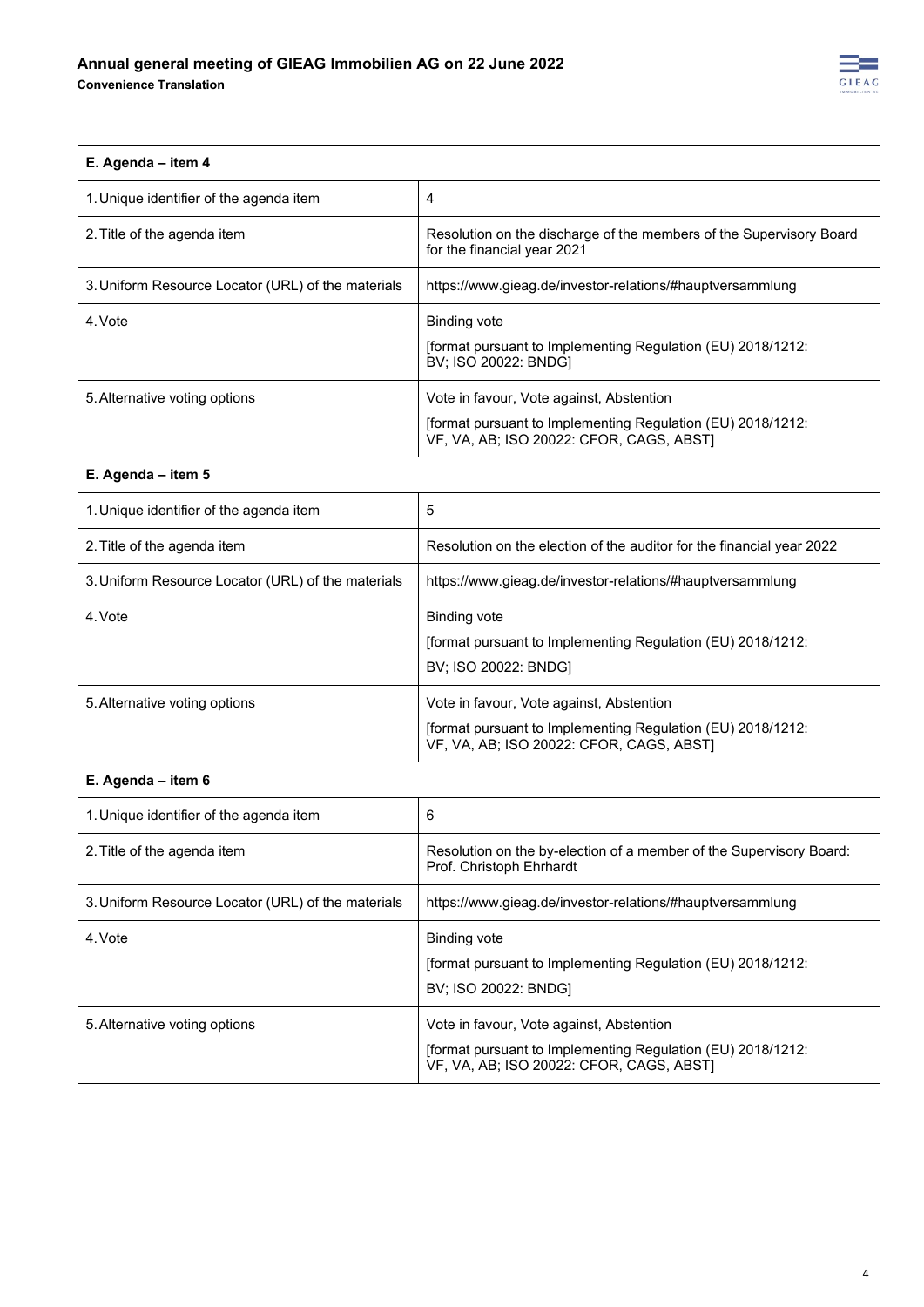### **Annual general meeting of GIEAG Immobilien AG on 22 June 2022**

**Convenience Translation**



# **F. Specification of the deadlines regarding the exercise of other shareholders rights F. Shareholder right – motions for additions to the agenda** 1. Object of deadline Submission of requests for additions to the agenda 2.Applicable issuer deadline 28.05.2022, 24:00 hours (CEST) (time of receipt decisive) [format pursuant to Implementing Regulation (EU) 2018/1212: 20220528; 22:00 UTC] **F. Shareholder right – countermotions** 1. Object of deadline Submission of countermotions to proposed resolutions on items on the agenda 2. Applicable issuer deadline Form  $\vert$  For countermotions to be made available to other shareholders: 07.06.2022, 24:00 hours (CEST) (time of receipt decisive) [format pursuant to Implementing Regulation (EU) 2018/1212: 20220607; 22:00 UTC] For countermotions during the Annual General Meeting: 22.06.2022, from the opening of the Annual General Meeting until the closing of the requests to speak by the chairman of the meeting] [format pursuant to Implementing Regulation (EU) 2018/1212: 20220622; from the opening of the Annual General Meeting until the closing of the requests to speak by the chairman of the meeting] **F. Shareholder right – election proposals** 1. Object of deadline Submission of election proposals for the election of supervisory board members or auditors 2. Applicable issuer deadline For election proposals to be made available to other shareholders: 07.06.2022, 24:00 hours (CEST) (time of receipt decisive) [format pursuant to Implementing Regulation (EU) 2018/1212: 20220607; 22:00 UTC] For election proposals during the Annual General Meeting: 22.06.2022, from the opening of the Annual General Meeting until the closing of the requests to speak by the chairman of the meeting] [format pursuant to Implementing Regulation (EU) 2018/1212: 20220622; from the opening of the Annual General Meeting until the closing of the requests to speak by the chairman of the meeting] **F. Shareholder right – right to information** 1. Object of deadline **Request for information on company matters (section 131 (1) AktG)** 2. Applicable issuer deadline **On 22.06.2022** from the opening of the Annual General Meeting until the closing of the requests to speak by the chairman of the meeting [format pursuant to Implementing Regulation (EU) 2018/1212: 20220622; from the opening of the Annual General Meeting until the closing of the requests to speak by the chairman of the meeting]